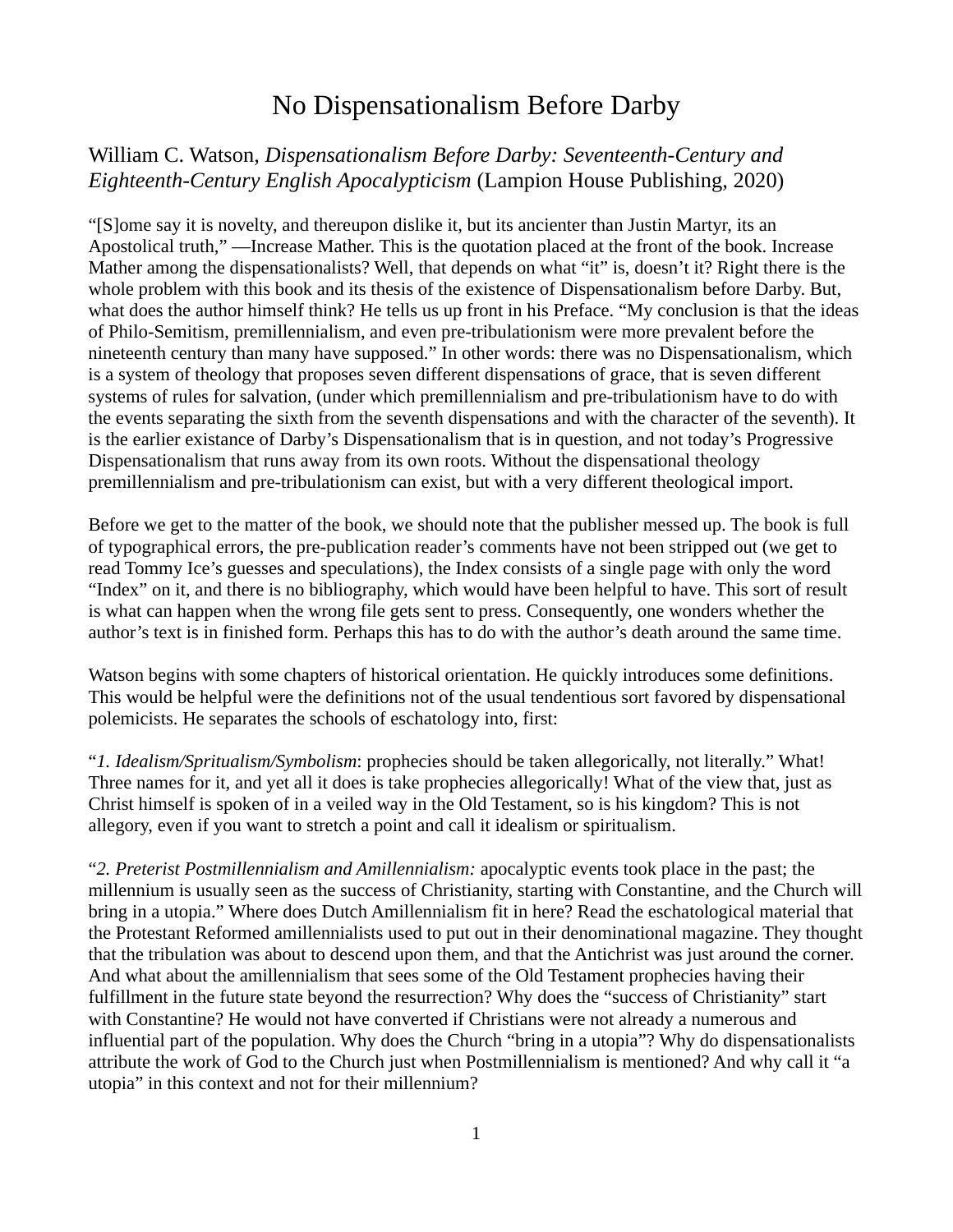"*3. Historic Millennialism:* we are in the midst of apocalyptic events traced though church history; in the 17<sup>th</sup> and 18<sup>th</sup> centuries, most historicists put themselves in Revelation 11 and expected a later millennium." Alright, but all millennial persuasions have had advocates that mixed in a large amount of historicism, older ones much more than those writing today. These mixed versions are more common than pure historicism, as Watson acknowledges when he says most expected a later millennium. Further, there is a secondary sort of historicism, found both in some amillennialists and some dispensationalists, that sees the seven letters to the churches in Revelation as a prophecy of seven ages of the church, with the dispensationalists finding the present to be a late state of the seventh age.

"*4. Futurist Premillennialism:* apocalyptic events are yet future." He divides this into two branches, the dispensationalists and Christian Zionism. (p. 3) Among his futurist premillennial options he leaves out *Historic Premillennialism*, which is called historic because it was the premillennialism that existed before Dispensationalism, and whose advocates today generally hold to a post-tribulation advent as well. In the text of his book, however, he frequently, and usually erroneously, identifies people as historic premillennialists. They more often are historicists or else people combining historicism and postmillennialism.

Watson entirely leaves out a fifth, and the correct, view, according to which the symbols in the book of Revelation, such as the beasts, the woman who rides it, etc. have their origin in Daniel's description of the empires of his day, and those following, but Revelation are now generalized. The beasts represent how all empires behave; the woman who rides the beast, the way all false religion behave. We are given a picture of how to understand the action of the great historical entities, without having to use an abstract political vocabulary not available in the common language of the people. These are not predictions of particular empires or individuals who are to come, but of the general way that things go, in the midst of which God's people have to live.

Watson next plunges into the patristic background of millennialism, carefully avoiding current patristic scholarship. Curiously, for someone seeking any and every early occurrence of ideas that turned up in Dispensationalism, he mentions the seven ages in the world found in Clement of Alexandria, and that Augustine taught "various dispensations", but not Augustine's seven ages of the world (often called six ages as the seventh was the day of judgment) which was a prominent concept from his day right through the sixteenth century. He next comes to Joachim of Fiore, with his three ages based on the Trinity, but Watson gets them wrong. The second, the Age of the Son, was not from Christ to A.D. 1260, but began with Isaiah's prophesies. Both Augustine and Joachim of Fiore were very influential in their general ideas, and a good place to learn about this is Robert Nisbet's *History of the Idea of Progress*.

Reaching Luther, he notes Luther's apocalypticism. He says that the Reformation's "more literal approach to the Bible … brought on a revival of apocalyptic fervor." (p. 9) But, beyond the fact that Luther called the "the entire papal system" the Antichrist, he says little about Luther or Lutheranism, turning instead to the Anabaptists as the source of "more extreme" apocalypticism, to which he gives a paragraph. This is the first big omission in Watson's book. Apocalypticism thrived under the Lutherans through the sixteenth century. The source for this is Robin Bruce Barnes, *Prophecy and Gnosis: Apocalypticism in the Wake of the Lutheran Reformation* (Stanford University Press, 1988). This great wave of apocalypticism was transformed, as the end of the century neared, into the occult wave in Europe that crested about 1600, and from these the ideas traveled around Europe, including into England. The spread of these ideas is the background to the Puritan interest in the subject, which is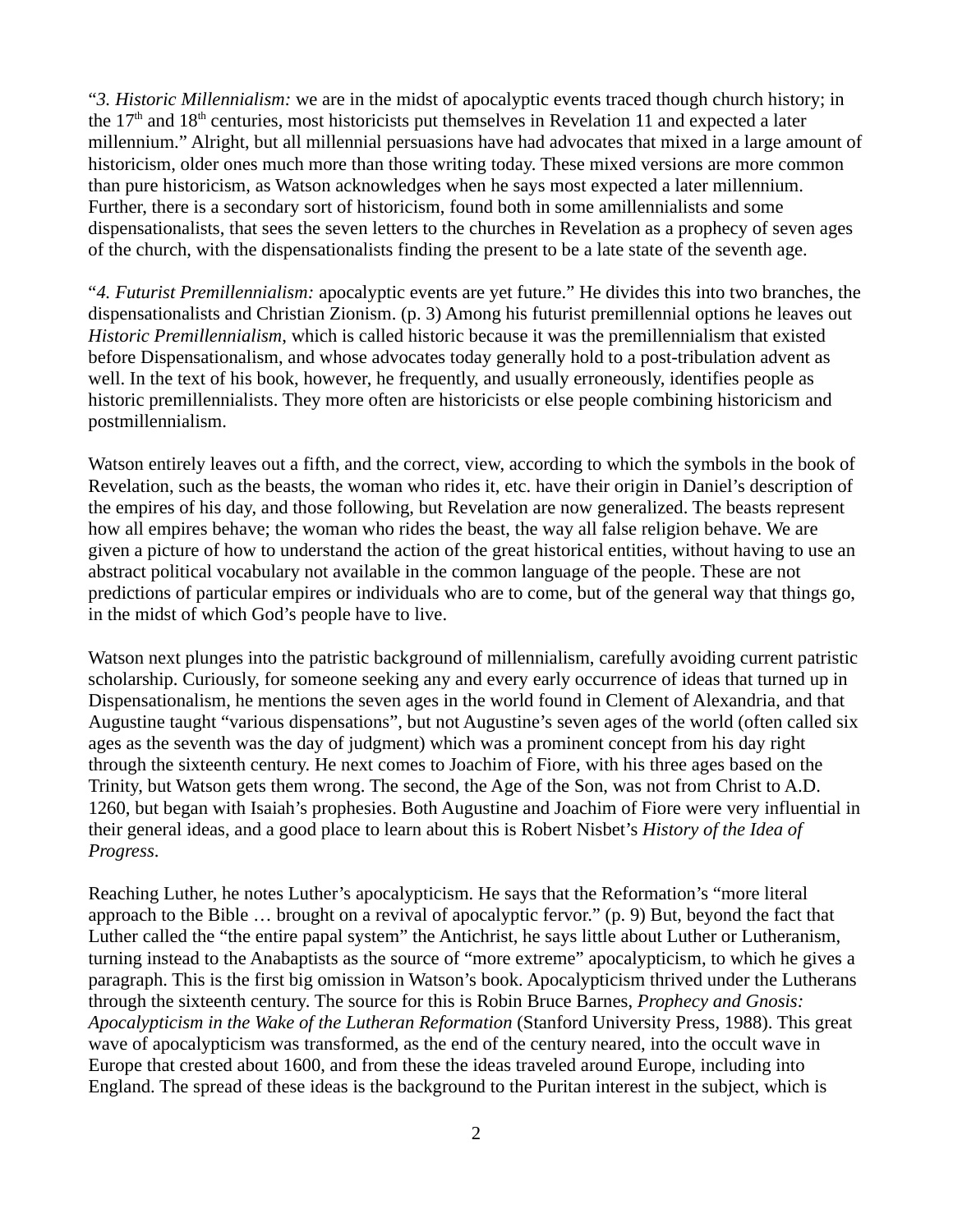what really needs to be explored. As for the cause of this apocalypticism, it seems to have been the failure of Luther's recovery of the gospel to achieve a general acceptance in Europe and to transform the life of the people that brought on a wave of pessimistic reaction. In chapter 4 on "The Continental Influence" Watson gets into this German apocalypticism slightly, saying that "German apocalypticism spread to England by two historic premillennialists" but only one is from the period, Paul Grebner. The rest of Watson's continental influence is from the next century.

The next chapter is on "Reformed and Puritan Attitudes toward the Jews". He tells us that "Increasingly, early Christianity began to drift away from its Jewish roots. This drift began in the midsecond century with the rejection of the Jewish Bible by the Gnostic heretic Marcion and culminated in the amillennial replacement theology of Augustine and the overt anti-Semitism of Ambrose of Milan and John Chrysostom." (p. 13) One can hardly find a cruder version of the dispensationalist view of the history of doctrine: Marcion's gnosticism leads to Augustine's amillennialism. Then he reaches into the nineteenth century for the propaganda term "anti-Semitism." He quickly reaches Luther and Calvin, who did not expect a general conversion of the Jews, to Beza and to many English writers who did, the latter perhaps, he suggests, under the influence of the notes in the Geneva Bible.

In fact, he finds a great many people who expected the conversion of the Jews. He says that this is because people were reading the Bible for themselves, and interpreting it literally. This is quite likely. At this time many people could at last read the Bible, and much of the English clergy were ignorant or indifferent, simply filling a position. Such clergy were not teaching the people; some seldom preached at all. The result is a great many naive Bible readers, which meant in turn, along with millennial ideas, a proliferation of sects. It takes time for people to learn to compare texts and begin to understand things systematically. But is this Biblical naivete a good thing? Insofar as it led to the foolish decision to bring the Jews into England, it was not. They did not, after all, convert. Instead it created a population element permanently hostile to Christianity and Christian culture. But however many people entertained an expectation of a general Jewish conversion, even as an inauguration of the millennium, a premillennial Jewish conversion is not at all the same thing as a premillennial return of Christ, and Jewish conversion has long been a feature of many postmillennial theories, and especially at that period. Watson is really making the case for postmillennialism as a mainstream view.

More interesting is Watson's account of certain naive characters such as the Dutchman Petrus Serrarius, who raised funds for Jews in Palestine, having let the rabbis convince them that the Jews were interested in Christianity and held similar ideas. Also rumors abounded that the Jews were planning, and actually carrying out, a great invasion of the Levant, and were defeating the Turks. What this evidences, besides a link between millennialism and foolishness, is hard to see. But Watson concludes that "Anti-dispensationalists deny any future eschatological role for the Jews as a distinct redeemed people, and the most vocal anti-dispensationalists of late are theologians of the Reformed tradition. How surprised they should be to discover that many of the seventeenth-century Puritan theologians whom they admire had a similar expectation of the return of the Jews..." (p. 44) Well, no. Not if they know about the history of Postmillennialism or Puritanism. The problem is that many of the seminary Reformed theologians do not admire the Puritans, or earlier British and American Presbyterian or Puritan history or theology either.

The Jewish influence also comes up again in the chapter on continental influence. The rabbi Menasseh ben Israel was able to play off the eschatological delusions of the Puritans to gain the admittance of the Jews to England. At the same time he let it be known that he was raising funds for the return of the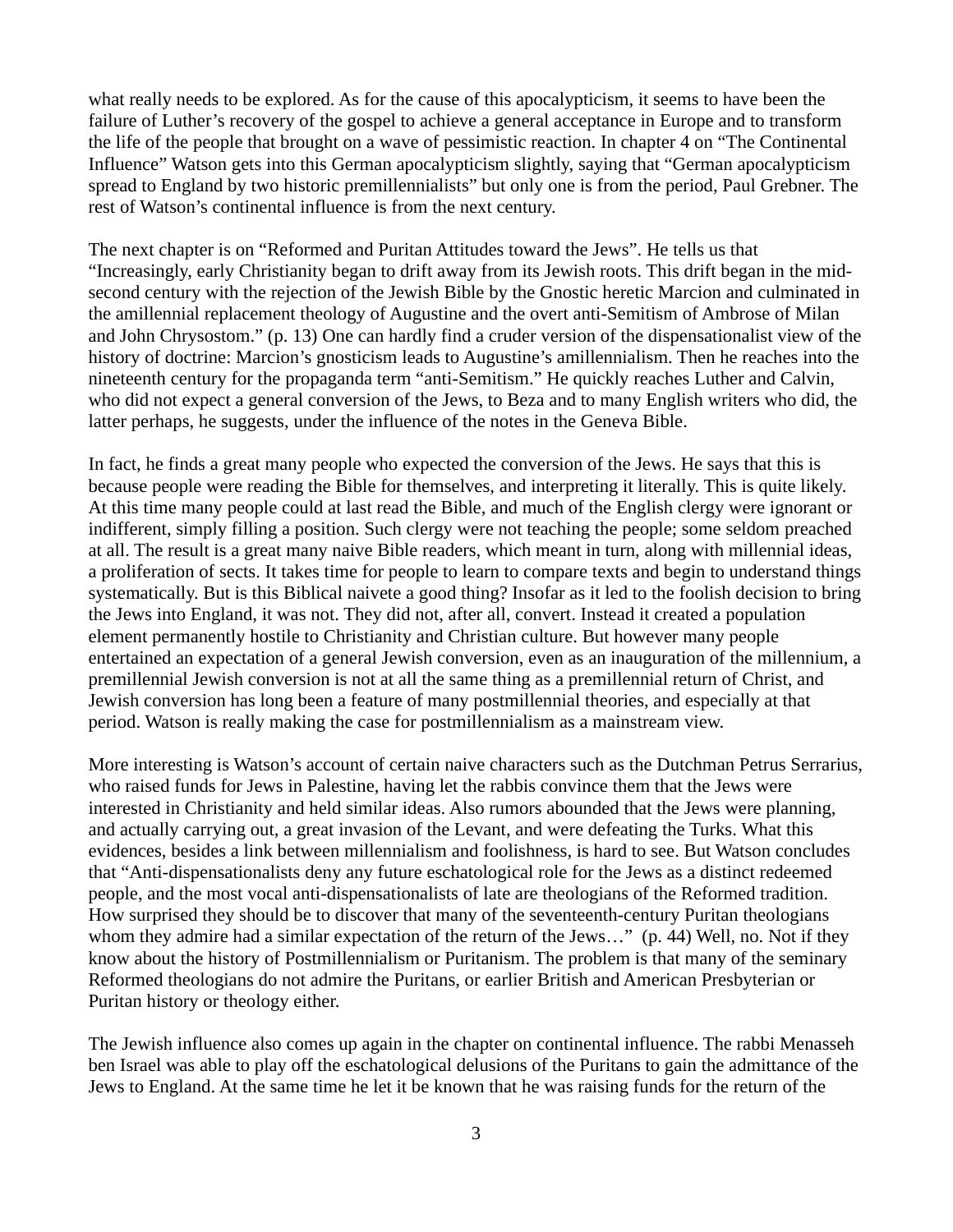Jews to the Holy Land, and attracted English support for the endeavor. Watson says "The result was a new millennial strain in English theology…. And over the next 300 years, it was manifested as a persistent desire to assist Jews in a return to the Promised Land, culminating in the Balfour Declaration of 1917, and the establishment of the state of Israel in 1948." (p. 75) As what ben Israel was really doing was getting the Jews into England, his avowed Holy Land plan seems like a scam. Watson admits that even in regard to a Jewish return to Palestine, ben Israel told a German correspondent that "it would be the Jewish Messiah, and that the Jews would rule from Jerusalem over the other, vanquished nations of the earth." (p. 76) So while deluding the postmillennial Puritans, the Jews clung to their exclusivism and hatred of other peoples.

His third chapter is on the rise of premillennialism in early Stuart England. What Watson can manage here is to recount the ideas of many historicists. As historicism sees the fulfillment of prophecy in the ongoing history of the church, and as the history is not over yet, it can consistently leave some of the prophecies still to be fulfilled in the future. The last figure in this story is a certain Thomas Goodwin, whom Watson calls "an historic premillennialist." (p. 62) Watson quotes him at the end of the chapter in what looks like a premillennial idea: "Then the Beast and the False Prophet.. would be thrown into the lake of fire, followed by 'Jesus Christ reigning gloriously.'" (p. 65) He follows this with the conclusion: What followed in the early seventeenth century was a move from medieval Roman Catholic millennialism to premillennialism." But wait! Thomas Goodwin appears again in chapter 5 on the Fifth Monarchy men as one of them. The Fifth Monarchy men were aggressive postmillennialists. In that chapter Watson also introduces Robert Manton, who "began formulating his premillennial ideas while at Oxford in the 1620s" and who is supposed to have had an influence on the rise of the Fifth Monarchy teaching. Manton seems actually to be a real premillennialist holding that Christ would return to earth with his saints, to reign, and the new earth would come after this reign. (p. 84)

In chapter 5, Watson makes the curious comment: "Jewish expositors of the book of Daniel (which is in the Hebrew, not the Christian, canon) saw no difference between pagan and Christian Rome." (p. 81) Since when is Daniel not in the Christian canon?

With chapter 6 Watson takes up the concept of dispensations.

Contemporary Reformed theology advocates insist that Dispensationalism is something new, "only dating back to the nineteenth century," and that the idea of dividing sacred history into dispensations was first conceived by British evangelist John Nelson Darby. Even graduates of historically dispensationalist seminaries, such as Craig Blaising from Dallas Theological Seminary, insist that "Dispensationalism first took shape in the Brethren Movement in early nineteenth century Britain." While Blaising may mean that the comprehensive system known as Dispensationalism began with the Plymouth Brethren, surely the dividing of sacred history into periods, or dispensations, is much older. It can be found in primitive form in the early church and had become quite well developed by the seventeenth century. It may not be the exact dispensational scheme of Darby, but it was surely a forerunner.

Nobody denies that history was broken up into periods since ancient times. See Robert Nisbet's *History of the Idea of Progress* on this. It was a pagan idea, adapted by church fathers in their theology. Second, the term "dispensation" was a known word with a useful meaning, or Darby would not have found it suitable to express his theological system. Thus, this previous meaning was not only "not the exact dispensational scheme of Darby" but something completely different, as Darby broke history into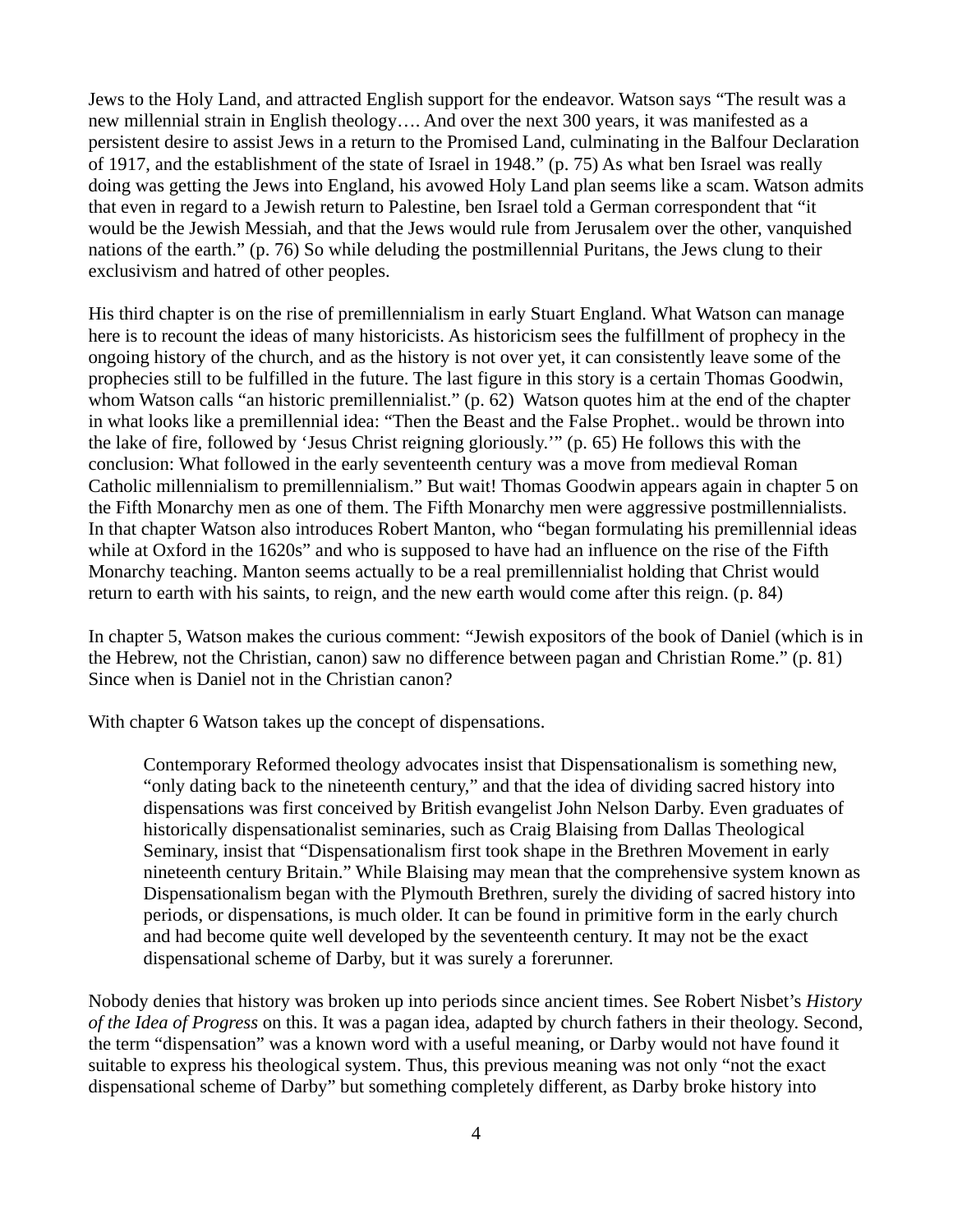periods for the purpose of expressing his theological scheme of changing rules of salvation, which among other things separated the church from the Jews. Therefore Darby's dispensations carried a lot of theological meaning that earlier uses of the term did not.

Watson reviews various schemes to divide history into ages, noting a 1599 account of Augustine's division. A better source would be Paul Archambualt, "The Ages of Man and the Ages of the World, A Study of Two Traditions" *Revue d'Etudes Augustiniennes Et Patristiques,* 12 (3-4):193-228 (1966). (Online at: https://www.brepolsonline.net/doi/pdf/10.1484/J.REA.5.104121) which gives the evolution of this scheme, and its subsequent history as well. In reviewing the history of these period schemes in seventeenth-century England, Watson actually gets into an interesting point. Francis Rous (1569-1659) and John Smith (1618-1652) … no longer used the word "dispensation" solely as a special papal allowance or divine exemption, but as a general blessing from God to humans. Perhaps George Walker (1581-1651) was the first to use "dispensation" in the manner used by modern dispensationalists." i.e. "God's seuerall dispensations of the misteries of salvation and swuerall ways of reueling Christ in the Old and New Testament, and before and after the coming of Christ in the flesh." In other words, these are periods marked off by covenants, which introduce a legal change, a dispensation. The idea of a dispensation is more than an idea of a period, as it implies an underling governing change. Watson then stretches his point with the following:

In describing dispensations, Walker used the same terms as did Darby two hundred years later considering Adam and Eve prior to their sin as being in "the state of Innocency." He believed the time from Moses to Christ as being "under the law" and "the first covenant or works," and the time since Christ as being "the state of Grace." (p. 107)

In short, Walker used these terms in the same way that everybody else did, and it had nothing to do with Darby, who simply appropriated familiar vocabulary to label his dispensations, which were based on very different theological distinctions.

Another interesting passage is Watson's discussion of the Westminster Confession, which "mentioned the various dispensations of God throughout history: 'There are therefore not two covenants of grace, differing in substance, but one and the same under various dispensations.'" (p. 111) Watson omits to note that this is an express contradiction of the theological idea of Darby's dispensational scheme, as it teaches that there is only one covenant of grace according to which men are saved throughout history. Dispensations, according to the Confession, are not what Darby later meant by them.

Watson quotes a William George, a member of the Westminster Assembly, who divided history according to a scheme of days. But George's scheme is simply Augustine's, who divided history the same way, labeling them by days of creation and, using an old pagan trope, by the ages of man. (See the Archambualt article.) He finds plenty of other people with schemes to divide history, sometimes turning on their prophetic expectations. The closest he comes to an idea like Darby's is John Saltmarsh, an antinomian, who had three periods of the Father (Law), the Son (Church), and Spirit (free grace and still in the future), which might imply a changing plan of salvation.

Another of Watson's inappropriate choices as an antecedent to Darby is Herman Witsius, the Reformed theologian whose book *The Economy of the Covenants* is still prized by Reformed theologians. Watson follows this with the howler: "Two years later, a fourth Dutch theologian, Francis Turretin (1623-1687),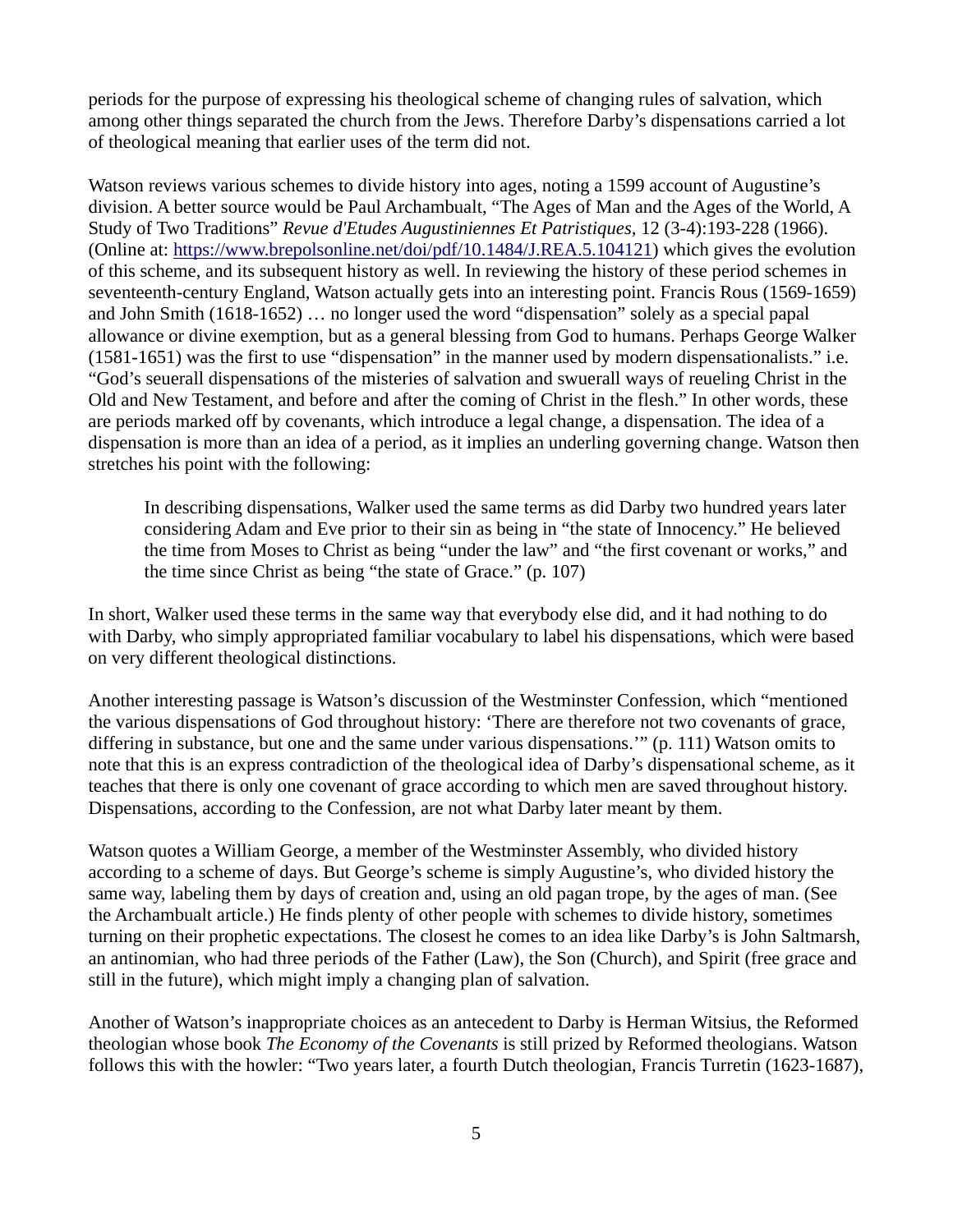presented a dispensational scheme very close to that of Witsius." (p. 120) Turretin, the great *Swiss* scholastic Reformed theologian, whose *Institutes* are still in print, was no dispensationalist.

He finds several French theologians with schemes to divide up the periods of history. The case of "French mystic" Pierre Poiret illustrates how Watson goes wrong. He says: "Poiret taught that 'the external Means of Grace [was] dispens'd in seven different Ages of Periods of the World.' These were 'diverse external Laws and Ordinances at various Times' and we should 'comprehend the Ground and Reason of those different Dispensations...different Ages.'" Note well the phrase "external Means of Grace". *External*, not a change in the covenant of grace, and so *not* a Darby type of dispensation.

## Watson's conclusion:

The use of the word "dispensation" was not unknown to theological authors of the seventeenth century. That it would be later used by Darby and his followers is not a discontinuity of eschatological thought as so often portrayed. To the contrary, it is a continuity. The term was understood and used in more than one way, but it cannot be said or implied that Dispensationalism arose in a vacuum or as a theological anomaly. (p. 129)

What *is* a discontinuity is not that Darby used the word "dispensation" but the new meaning he attached to it. And Darby's doctrine did not arise in a vacuum, no heresy does. That is the difference between a heresy and a new religion. But it certainly was an anomaly.

Next comes chapter 7, "Concepts of a Pre-tribulation Rapture and Great Tribulation in Seventeenth-Century England." Some words of caution are needed. A concept of tribulation occurs in most amillennial and postmillennial theories taking place at the end of the world. Premillennialists have two tribulations, one preceding and the other concluding the millennium. In the twentieth century "the Tribulation" has come to mean in people's concepts the particular seven year or three and a half year period immediately before the millennium in the premillennial view, and not these other times of tribulation. Second, the rapture is plainly spoken of by Paul, in I Thessalonians 4:17, and it did not take proto-dispensationalists of the seventeenth century to discover this passage. Furthermore, any of views that regarded the book of Revelation to be largely concerned with future events (past the 70 A.D. destruction of Jerusalem), if they tried to make a detailed account of the time or times they thought were concerned, would attempt to put them in some order, and so the events of I Thessalonians 4:17 would be placed before or after the persecutions and judgments detailed in Revelation. This would be the case even if an amillennialist or postmillennialist was detailing the particular sequence of the end of the world, which could be a protracted affair, to allow the fulfillment of all the prophetic events. There was a lot of experimentation with these ideas.

Also, in the twentieth century, a pre-tribulation rapture is generally indicative of dispensational thinking, because of dispensational notions of what events belong in each dispensation, whereas "historic" premillennialists generally favor a mid or post-tribulation rapture as it is easier to fit with Scripture and not precluded by their theology. But in the seventeenth century when those dispensational theological concepts did not come into the matter because they did not exist, and the detailed ordering of these events were being explored by millennial thinkers for the first time, the modern eschatological implications do not apply to their thinking.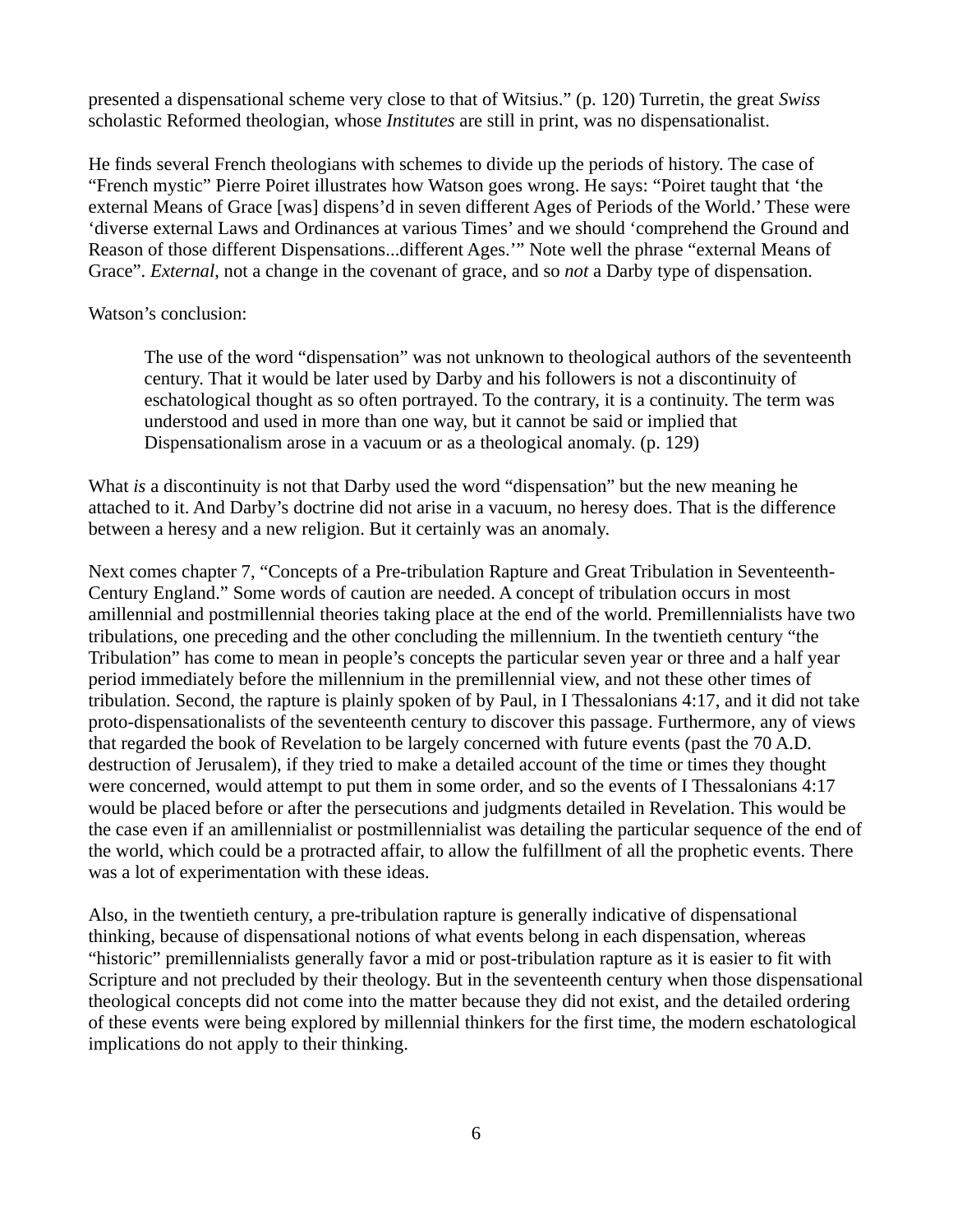So just because these topics are discussed by some writer does not mean that the writer is a premillennialist, let alone that he is possessed of a post-Darby notion of a secret rapture, or an imminent rapture, or contemplates a tribulation in a dispensational sense. Finally, the idea of coming in the clouds is understood variously in these writers, and Watson does not usually call attention to this. It could be Christ's coming accompanied by the resurrection, or thought of as a celestial vision such as Paul had on the road to Damascus, and in that way bringing about the conversion of the Jews.

Watson makes a big deal of the usage of "rapture" or its variants by various writers, as that is the term Darby employed. But like "dispensation" it was a word that was in use, and served his purpose, and Darby's appropriation of it does not imply his secret rapture doctrine in its earlier usage. Among a few premillennialists Watson finds the use of the term along with idea of two resurrections, that is before and after the millennium. Then he cites several other writers, Jeremiah Burroughs, Ephraim Huit, Elizabeth Avery, Mary Cary, and Peter Sterry, without quoting anything that indicates that they are even premillennial. Next he treats Nathaniel Homes who sees the end as an especially protracted affair and who "explicitly laid out a pre-millenial scenario" although the quotation Watson provides does not prove it. (p. 142) Next is William Aspinwall, who holds that the saints will be taken from the earth to protect them from the judgment on the earth, but for all the quote shows us this may be the judgments that end the world. With Archbishop Ussher he is on firmer ground as he can show that Ussher's dating schemes involved rounding out the seven millennia of earth's history with "1000 years of paradise in the millennium." But will it be a premillennial or a postmillennial one? The long quotation provided does not deal with the millennium, and we only have Watson's statement that Ussher was in contact with the premillennial Joseph Mede "and concurred in this eschatological scheme." (p. 142)

He provides a lengthy treatment of Captain John Brown who he says teaches a pre-tribulation rapture, because it happens before the events around the 144,000 persecuted by the Antichrist. But what is missing from this treatment is a millennium. From what is quoted, Brown's eschatology seems like an especially bizarre historicist program, with most events still to come. This does not stop Watson from saying: "The things Browne wrote might just as easily have been written by Christian novelist Joel Roseberg last week. Those who ridicule Dispensationalism as a new idea need to read in the eschatology of the Puritans of the seventeenth century." (p. 149) If they read in that eschatology they will find many weird things, but they will not find Darby's dispensational theology.

Watson follows with rapture ideas by James Durham, again no millennium mentioned, and John Birchensha, who had an end time going on for years, but again Watson adduces no millennium, similarly for William Sherwin, for whom it seems, the rapture was a sorting out of people of different degrees of piety. Then there is Thomas Vincent: "Vincent cited the same passages that modern dispensationalists cite on the rapture at the return of Christ…" Well, what else was he going to cite? There are only a few of these, and that is what has to be cited in order to deal with the topic. Once again Watson quotes nothing to indicate that premillennialism is in view. Finally, with the American Samuel Hutchinson, Watson can show someone who held to a tribulation, a rapture and then the millennium. While Watson says that Hutchinson cited John Cotton, John Goodwin, Joseph Mede, Jeremiah Burroughs, John Tillinghast, and Nathaniel Homes as authorities for a millennium, this does not mean that they had to be premillennial as opposed to postmillennial. Joshua Sprigg of New College Oxford held similar views. There follow more writers on a rapture or even multiple raptures, some expressing belief in a millennium to follow, and some not, or at least not quoted by Watson to such an effect. But none has the dispensational theology associated with these views.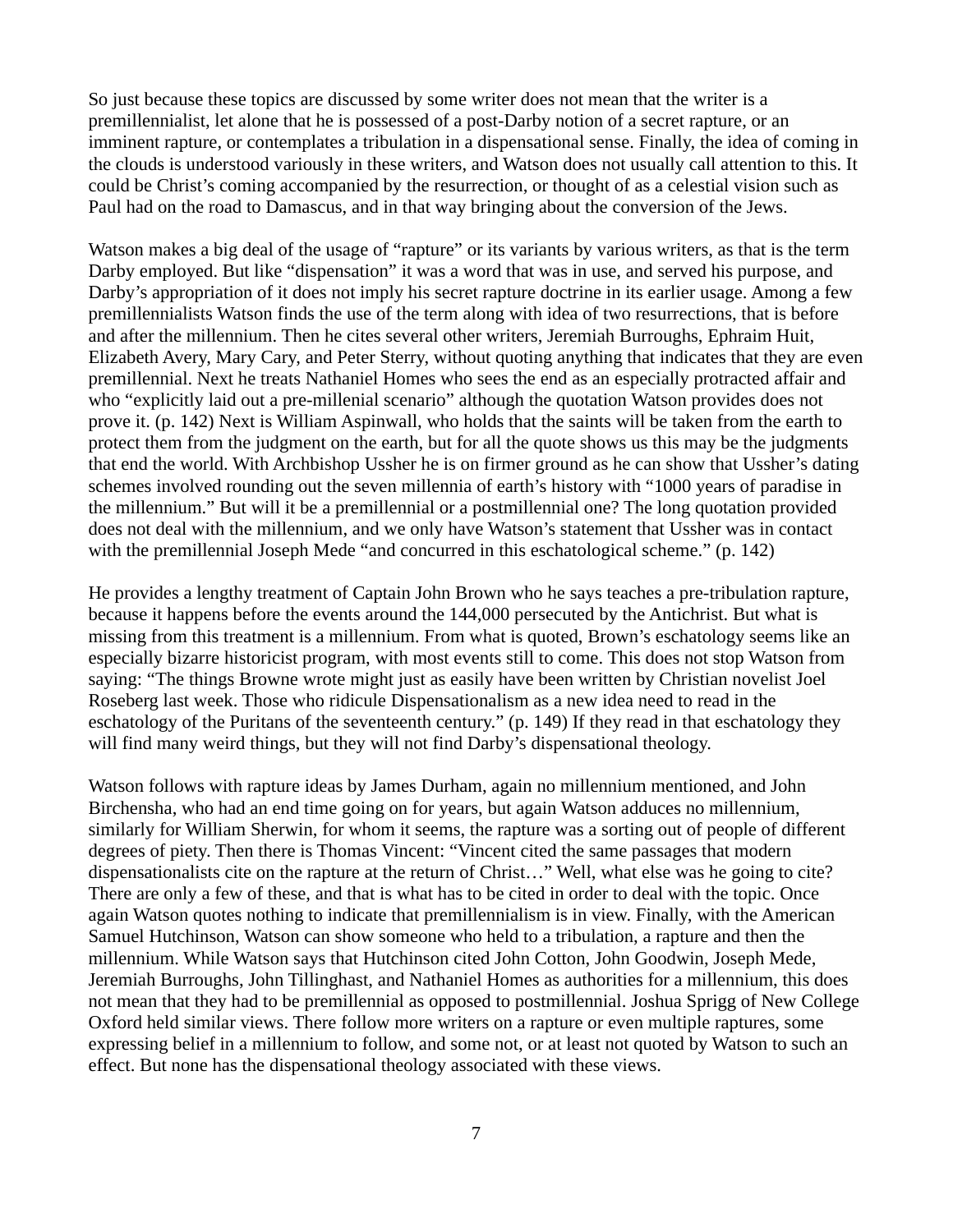A more interesting case, in that it shows Watson's reasoning, is Praisegod Barebone, a Baptist lay preacher and a Fifth Monarchy man. Watson says: "Barebone was clearly a premillennialist, as he repeated the following passage many times in his text:"

*Rev. 5.10. And he has made us kings and Priests unto our God, and we shall reign on the earth:* it is not said, *in heaven;* For the world to come; it will be here below on hear and not in heaven, above. (p.169)

But that is just what the militantly postmillennial Fifth Monarchy men believed, and Watson admits that Barebone was one of them.

Watson concludes the chapter saying: "Very little of what John Nelson Darby taught in the midnineteenth century was new." Yet in the preceding chapter on rapture and pre-tribulational teaching, he has found nothing of Darby's dispensational scheme. That "very little" that was new, is the part that made Dispensationalism to be Dispensationalism.

Chapter 8 is about colonial Puritan premillennialism, where he discusses mostly combinations of historicist and postmillennial views. He opens with the curious statement of a "belief common among current historians that Colonial Puritans placed their millennial hopes in America rather than in Israel." (p. 179) His agenda is to insinuate that this is an an either/or, and then by showing that these Puritans entertained the expectation of the conversion of the Jews, to suggest that they did not have postmillennial hopes for America after all. There is an online thesis that helps makes sense of some of the New England authors. (*Kingdom and Church in New England: Puritan Eschatology from John Cotton to Jonathan Edwards*, by William c. Eamon. https://scholarworks.umt.edu/cgi/viewcontent.cgi? article=6564&context=etd) Eamon points out that, on the contrary, "New England's overriding importance in the advancement of the Kingdom was the theme of the first full-length historical work to come out of the colony. This work, entitled *The Wonder-Working Providence of Sions Savior in New England*, was written in 1651 by Edward Johnson. … The proclamation was essentially a call to arms, commanding the saints to re-group their forces in the wilderness. But it also included instruction for organizing the foundations of Christ's Kingdom." (Eamon, pp. 41-42) In addition to this, Eamon notes the influence of Rabbi ben Israel, so beloved to Watson. Ben Israel speculated that the Indians of America were descended from the lost tribes of Israel. "If the Indians had indeed descended from the Jews, then the missionary work was related directly to the Apocalypse." (Eamon, p. 47)

Watson has long discussions about John Cotton, Ephraim Huit, Thomas Parker, William Hooke, Increase Mather, William Torrey, Samuel Williard, Joseph Palmer, and Cotton Mather. Of these William Torrey and Joseph Palmer appear to be premillennial, from what Watson quotes. He claims that William Hooke was premillennial, but everything Watson quotes would fit into a postmillennial model. Watson does have a further argument about Hooke:

At the same time, Hooke warned against the dangerous and radical implications of the postmillennial view:

But about this also they, who are late called *fifth Monarchy-men*, did err on the other hand, especially in two ways. First, by anticipating the time, which shall not be till the pouring out of the sixth and seventh Vials. Secondly, By putting themselves upon a work which shall not be done by men, but by Christ himself. (p. 189)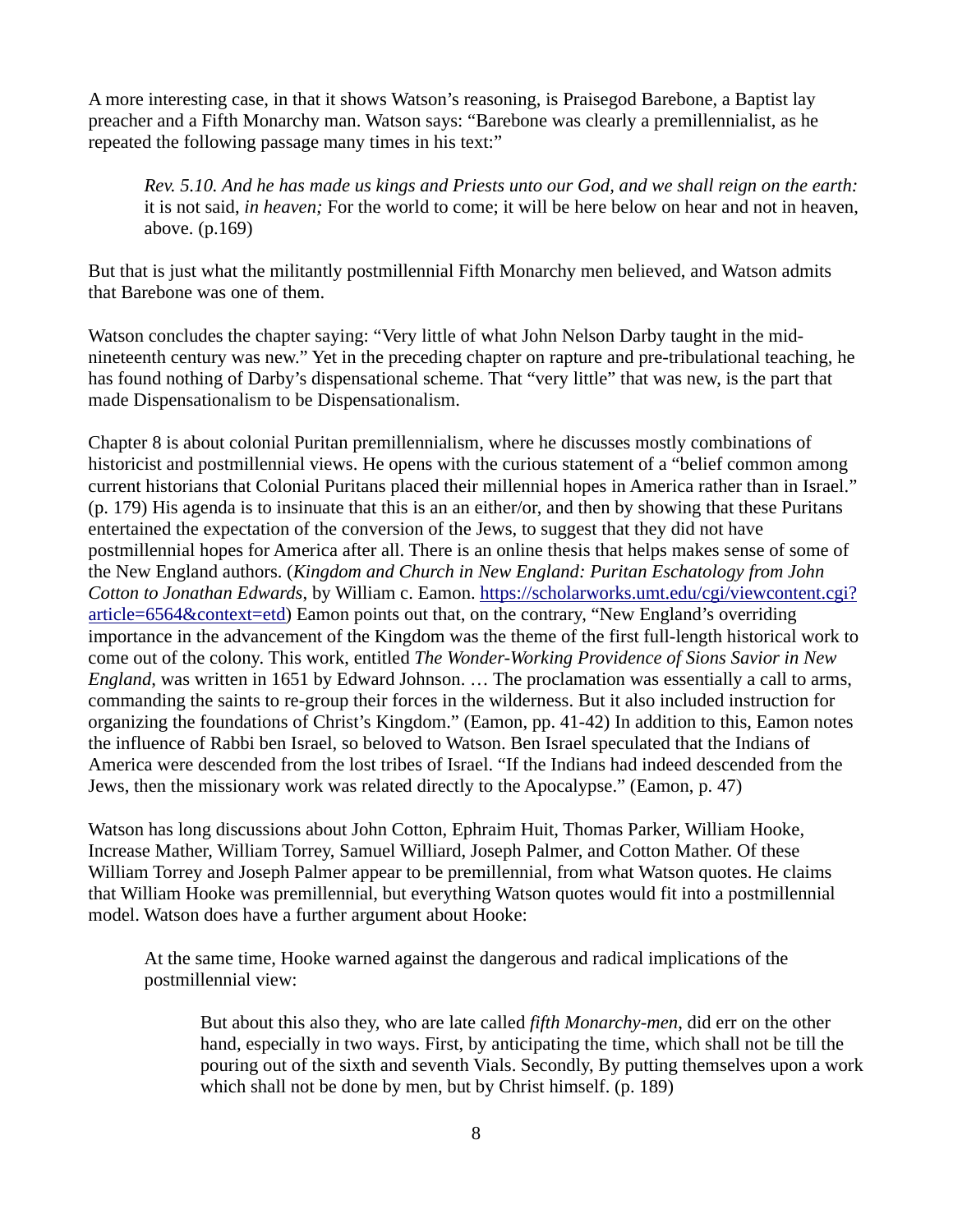It is clear from the quotation that Hooke is talking about the particular views of the Fifth Monarchy, first because he names them, and second because he mentions views held by them, but not held by the usual postmillennialists. So, contrary to Wilson, Hooke is not warning against postmillennialism, and as far as can be told from the material Wilson presents, Hooke was probably one himself. Watson also claims that Thomas Parker was "an historic premillennialist", then quotes many historicist statements by him, finally ending with the quote: "While Thomas Parker admitted that 'Many Worthyes' believed in a 'reign of the saints a 1000 years', he did not." (p. 188)

Eamon's thesis also explains John Cotton's views. John Cotton was a postmillennialist, but he spoke of the resurrection in a peculiar way, with one resurrection before and another after the millennium. This language might suggest to us that he was premillennial is some way.

The last resurrection, which Cotton projected far into the future, would come with the Judgement. But the first resurrection occupies his attention the most, for it would inaugurate the millennium. The resurrection itself consisted of two parts, according to Cotton. Its early stages, the resurrection of "particular persons, … lifted from a State of sinne to a state of life and Grace," had been going on for centuries. But the second part was a resurrection "also of churches, when as they are recovered againe from their Apostatical and dead estate in Idolatry and Superstition." (Eamon, p. 38)

So what Cotton meant by the first resurrection was regeneration and church revival. "While still anticipating Christ's return, Cotton was satisfied that the Congregational way was the model for the millennium. For the time remaining until the return of Christ, Cotton foresaw no further fulfillment of the prophecy." (Easmon, p. 39) This is simple postmillennialism.

Watson's most peculiar discussion in the chapter is of the Mathers. His points out Increase Mather because he believed that there would be a conversion of the Jews, and for his criticism of Hugo Grotius. This is the second cameo for Grotius. He first appeared as one of the "Dutch theologians" who "held a dispensational scheme"; now he is the object of Mather's criticism for being a preterist. Watson adds: "Grotius was especially suspect, as he later converted to Roman Catholicism…" For this peculiar idea Watson cites Mather, so perhaps Mather believed it. Eamon, in his thesis, follows his description of Increase Mather's belief in the conversion of the Jews by "his caution in his discussion of Christ's earthly Kingdom, disavowing any notion that Christ would reign personally on earth." (Eamon, p. 87) But Increase Mather changed his mind and in 1710 spoke of Christ transferring his throne from heaven to earth. "Then will His Visible Kingdom appear in the greatest Glory." (Eamon, p. 88) But this seems to be a transition within the millennial age, a sort of mid-millennial advent of Christ. However, Lowance and Watters say that "the Mather chiliasm placed the coming of Christ before the millennium in traditional premillennial fashion…". (Mason I. Lowance, Jr. and David Watters, Introduction to, Increase Mather's 'New Jerusalem', p. 344)

Arriving at Cotton Mather, Watson says he "followed the historic premillennialism of Joseph Mede and Mather's views can be charted as follows". What follows is a long list of historicist views, not premillennial ones. We recall that Watson said that Archbishop Ussher was a premillennialist on the strength of his agreement with Mede. Cotton Mather believed that the millennium was already appearing, and he set dates, expecting the defeat of the antichrist around 1700, and in 1709 he was still expecting the Seven last Plagues to be poured out on the papacy. But he was most concerned about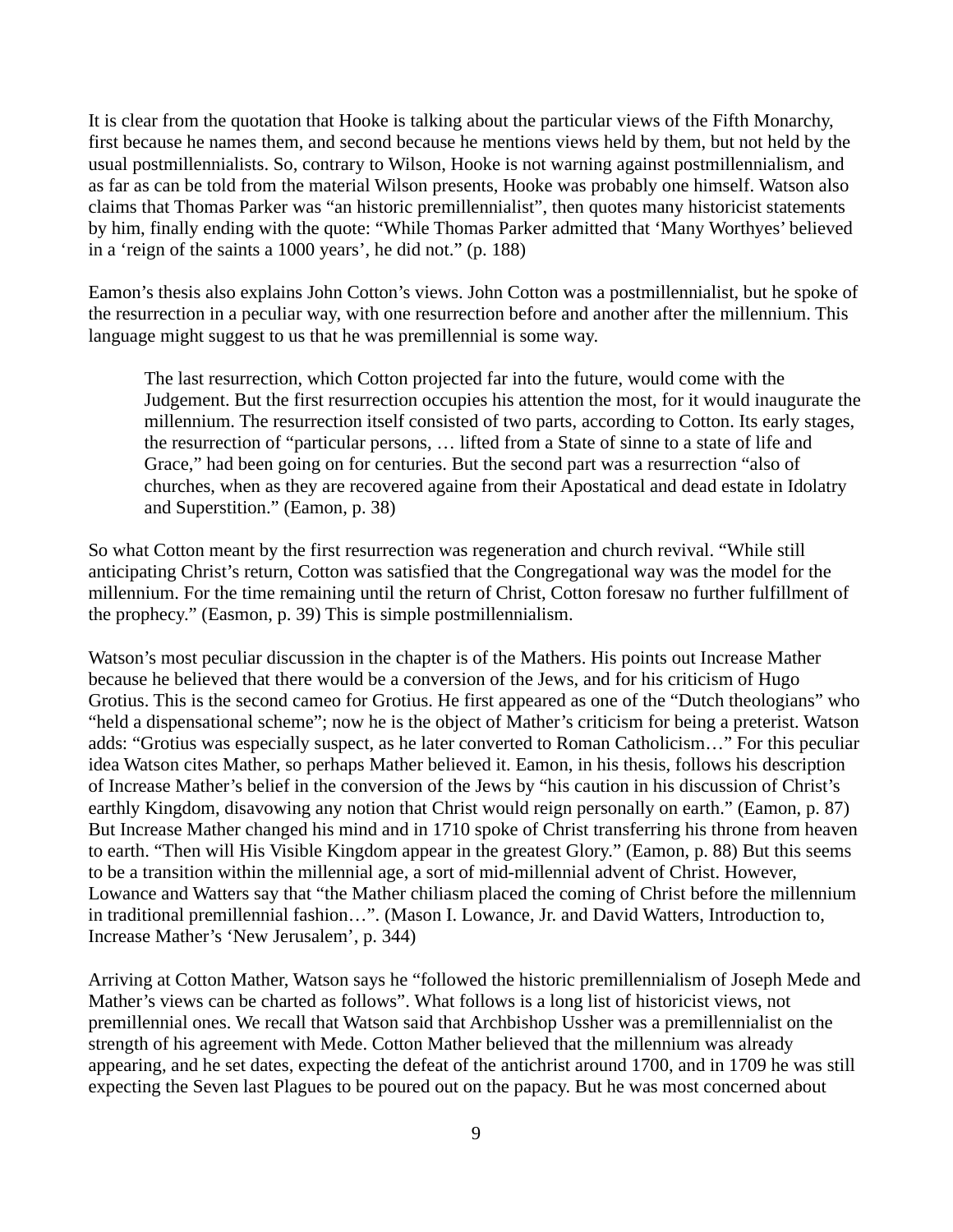America's place in prophecy, "That our Glorious LORD, will have a Holy City in AMERICA; a City, the Street whereof will be Pure Gold." (Eamon, pp. 90-91)

Watson then turns to late seventeenth- and early eighteenth-century England in chapter 9, where he finds more historic premillennialism, usually mixed with a good deal of historicism as well. The most interesting of these people is Henry More, who had a highly developed chronology of future events with a prophecy chart to make sense of them. Watson gives a lot of space to Bishop William Lloyd whom he first calls the "most prominent person to influence historical premillennialism in late Stuart England," and whom he says influenced Isaac Newton. "Both men were historic premillennialists". But he quotes Lloyd as follows: "…. when Christ should begin the Millennium not as personally and visibly reigning on earth, but that the true religion and universal peace should obtain thro' all the world." (p. 222) So Lloyd was postmillennial, not a premillennialist!

Chapter 10, on the pre-tribulation-rapture and tribulation in eighteenth-century England, opens with the bizarre statement: "Contemporary theologians often characterize premillennialism before Darby as only historical premillennialism and not futurist premillennialism." (p. 225) But historical premillennialism *is* futurist. Historical premillennialists do not hold to dispensational theology, so they dispense with the secret rapture before the tribulation, and the contemporary ones instead place the rapture in a mid- or post-tribulation context, that is three and a half or seven years later than the dispensational premillennialists do. This is because, not making the dispensational church vs. Israel distinction, they see the church going into the tribulation period. Both types of view see these events as equally future. It is probably true to say that historical premillennialists writing today have been influenced by the dispensationalists in the sense that the former have had to organize and clarify their ideas extensively in order to distinguish and defend their system.

Watson then adds, "Historical premillennialists consider events of the book of Revelation as progressing throughout church history." That is the historicist view, which has been held in the past not only by pure historicists, but by many amillennial, premillennial and postmillennial advocates, in addition to their millennial ideas. That is much less so today, because these historical identifications have been so wrong and so silly so frequently, that almost everyone has been cured of this type of thinking. The pure form of historicism is not a millennial view at all, as it seeks to avoid millennial thinking by making prophesies apply to ordinary events of history as they have been occurring since the times of the apostles. While on the subject, we can mention that there has been a sort of hyperhistoricism among some adventist writers, that tried to interpret even the pastoral admonitions in the New Testament epistles as prophesies of some controversy or heresy that is to arise in later centuries.

But what are we to make of Watson's comments? Evidently he has not gotten straight the ABCs of the basic eschatological schools, and this accounts for many of his mistaken identifications of the millennial positions of the people he discusses. His mistakes about Reformed theologians fit in here too. He has been inhabiting some theological ghetto where the people do not know about these things. Watson could have traveled across town from his Colorado Christian University to Denver Seminary and had a chat with Dr. Craig Blomberg, co-editor of *A Case for Historic Premillennialism.*

The writers covered in this chapter generally represent a more varied and weirder range of eschatological ideas. He gives Increase Mather another outing, in which he tries to find more than is there in Mather's account of the resurrection ("everyone in his own order") and the day of judgment. Mather portrays this as an orderly affair where each group comes out of grave in turn, and Watson tries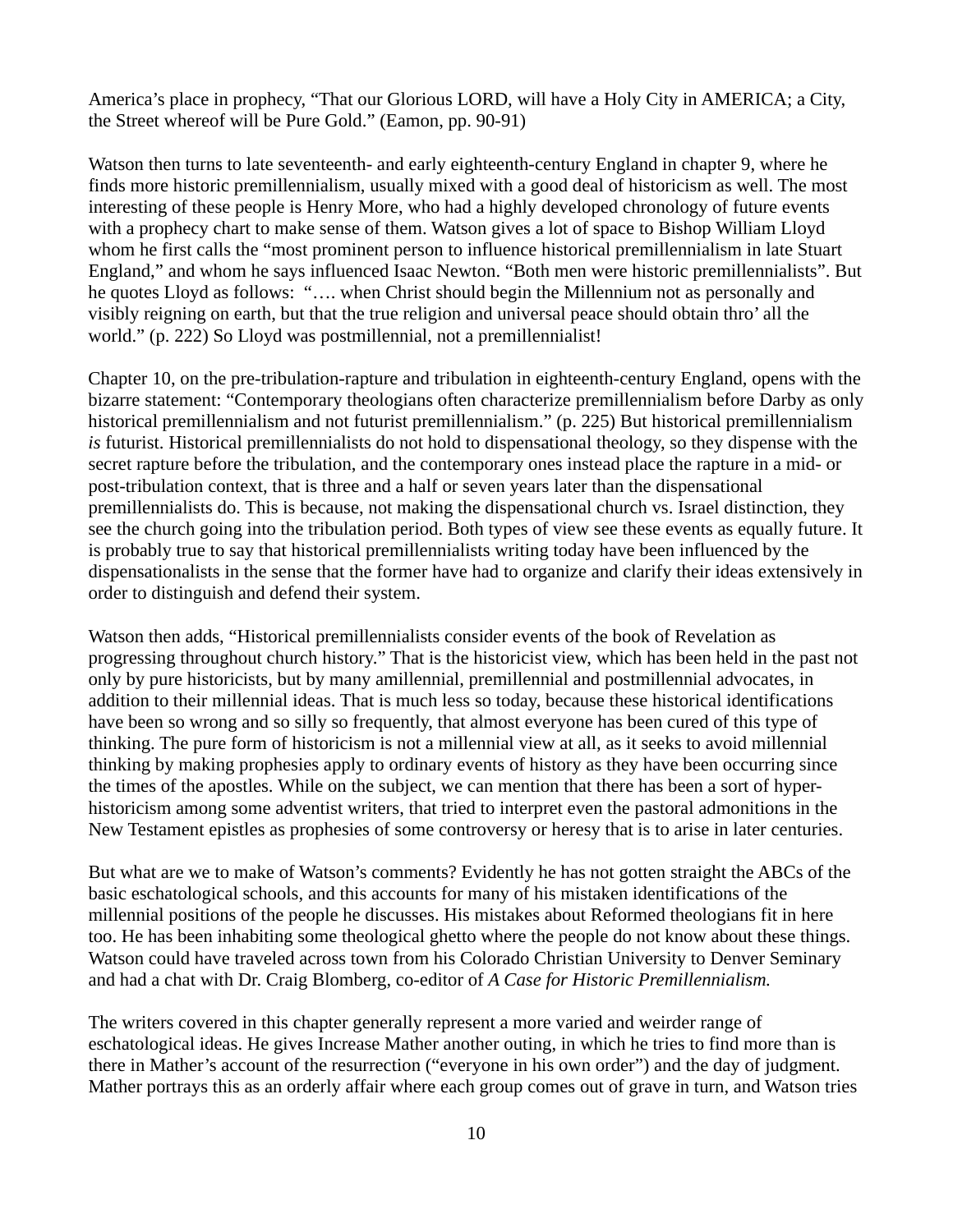to make multiple resurrections out of this. Then it is Cotton Mather's turn again. Watson tries to claim that Cotton Mather "presented a pre-wrath rapture". (p. 246) Now this term, pre-wrath rapture, is a technical term in premillennialism, indicating a mid-tribulation rapture. Cotton Mather is trying to explain how people are removed from the partial judgment on the earth so that they can be alive there afterwards.

Next comes premillennial philo-Semitism versus preterist anti-Semitism in the eighteenth-century in chapter eleven. This is a review of people who believed in the conversion of the Jews and especially if they believed in their return to Palestine, who are the "philo-Semites" (even if they are not premillennial) and of the anti-Semites who are the people who did not believe this, especially if they thought that A.D. 70 was a judgment on Jerusalem. Particularly singled out for condemnation is William Whiston, who had the effrontery to allude to Jesus' parable of wise and foolish virgins, and even worse the destruction of Jerusalem. Never mind that Jesus said it before he did. In the good guy parade, however, there is Joseph Priestley "both a scientist and a theologian, who also believed that" … "'the Jews shall return to their own country…'" (p. 274) Watson does not mention that Priestley was a Socinian and a postmillennialist.

Chapter 12 is even worse. It concerns historic premillennialism and the growth of preterism in the enlightenment. He starts out with Isaac Newton. "Newton was an adamant student of biblical prophecy and spent as much time on eschatological studies as on scientific studies." (p. 281) This is highly doubtful. The reason is that Newton engaged in so much more. Besides his science he was trying to discover the laws of history, he was revising theology, he was gathering New Testament Greek manuscripts to investigate his conspiracy theory that Athanasias, Jerome and the Pope had combined to foist upon the world a set of novel doctrines—monasticism, the Trinity and papal supremacy—that constituted the essentials of later Roman Catholicism, and above all he was deeply immersed in alchemy. There just wasn't that much time left for eschatology. Along side Newton, Watson considers William Whiston.

Lest one think the age of reason abandoned eschatology, it should be remembered that both Isaac Newton and William Whiston were major figures in the early British Enlightenment. Their rigorous quest for truth led them to be suspected of heterodoxy, but they went where they believed truth led them, despite the consequences. For example, in 1710, Whiston lost his professorship at the University of Cambridge for questioning the Trinity and his support of Arianism. (p. 284)

How is this? Arianism is the denial of the Trinity, not just the questioning of it. Newton also denied the Trinity, though he disliked Arius's approach, considering it to be too philosophical instead of exegetical. At least these heroes of the faith did not deny the national conversion of the Jews. That would have made them anti-Semitic, unlike all the Jews who don't believe it either.

A few pages later Grotius, Thomas Hobbes and Cotton Mather are taken out for another trot.

The seventeenth century saw the first glimmer of preterism, the idea that prophetic passages in the New Testament had already occurred, as explained by events in the first century. Preterism could easily exist alongside postmillennialism, the idea that we should not expect any future Apocalypse. All the first preterists were Roman Catholic, and the first Protestant preterist was Hugo Grotius, who was reaching out to Rome in an attempt to bring natural law theory into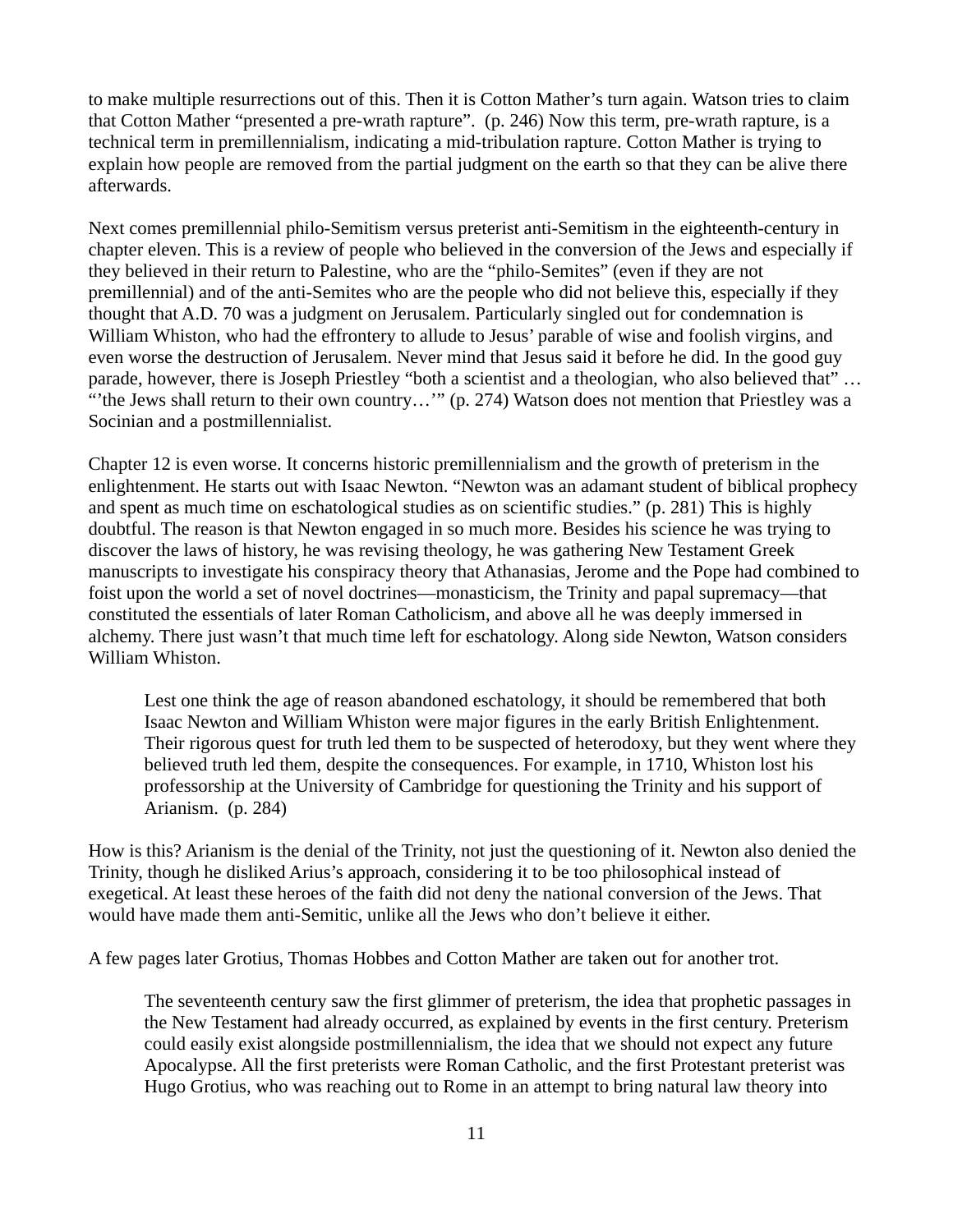Protestantism. From 1640 to 1645, both Grotius and Thomas Hobbes were in Paris, Grotius as an ambassador and Hobbes as an exile. Both were writing on natural law theory so surely had some contact with each other. In *Leviathan*, Hobbes repeatedly questioned the accuracy of the Bible, which led to claims that he was an atheist. Preterism was later adopted by Henry Hammond, Richard Baxter, Daniel Whitby, and even Cotton Mather felt their influence. (p. 287)

First, postmillennialism is not the idea that we should not expect any future Apocalypse. Postmillennialism is the idea that Christ will return after the millennium, and therefore that the apocalyptic events associated with the return of Christ, including the final great Satanic inspired rebellion, will occur at that time. Hugo Grotius was not reaching out to Rome in an attempt to bring natural law theory into Protestantism. Grotius got involved in natural law through legal work in 1604, which was incorporated into his publication *Mare Liberum* in 1609. He was deeply involved in politics as a member of the Arminian faction, and as a result was given a life sentence for treason for involvement in an attempt to raise a militia against the head of state. He escaped after two years but while in prison began writing the natural law work that made him famous. When, much later, he was in Paris as the Swedish ambassador, he was an internationally admired figure (which is why he got the job). His *Via ad Pacem Ecclesiasticam*, which is probably what Watson is thinking of, came out in 1642 in late career, in response to the Thirty Years War. Hobbes, at the time, was still a nobody, and why should they meet? There was plenty in his writings to arouse suspicion about Hobbes, but the principle thing was his view that religion was just a matter of opinion, as it was impossible to know that it was true, so it was best to leave it to the sovereign to decide.

Watson's previous hero for believing in the conversion of the Jews, Cotton Mather, now comes in for criticism.

Cotton Mather (1663-1728), was always strongly premillennial, but in the last years of his life he lost his belief in the restoration of the Jews to Israel. In the years leading up to his change he had seen dates of the supposed end of times pass uneventfully. He believed that the veracity of the Bible was threatened by these false dates and by growing skepticism brought on by the growth of Deism and the higher criticism of Hobbes, Spinoza, and others. (p. 287)

What Watson cites for this is material by Reiner Smolenski, who is vague about who was really influencing whom about what. As for Cotton Mather, the problem is that he and his father had been expecting the overthrow of the Roman Catholic Church and the triumph of the gospel, thus beginning the millennium. All their expectations had been failing. Watson also says of Cotton "He embraced the allegorical amillennial view and began to think of Christians as having replaced the Jews in God's eyes." (p. 288). First, Mather did not embrace amillennialism, second, the amillennial view was not allegorical, and third, Watson probably doesn't know what an allegory is, anyway. Watson then says that Mather embraced rationalism.

The final chapters of the book trace a drift toward different emphases in millennial thought. The first is a trend toward a future personal antichrist. He finds a number of figures substituting some more local religious or political entity that they wished to malign for the pope as the Antichrist, which had been the dominant identification since the Reformation. Then there was a trend toward identifying the Turk empire instead. But beyond this, more writers began to argue for a particular individual person as the Antichrist figure, not a system or empire. The chapter on the Great Awakening also shows more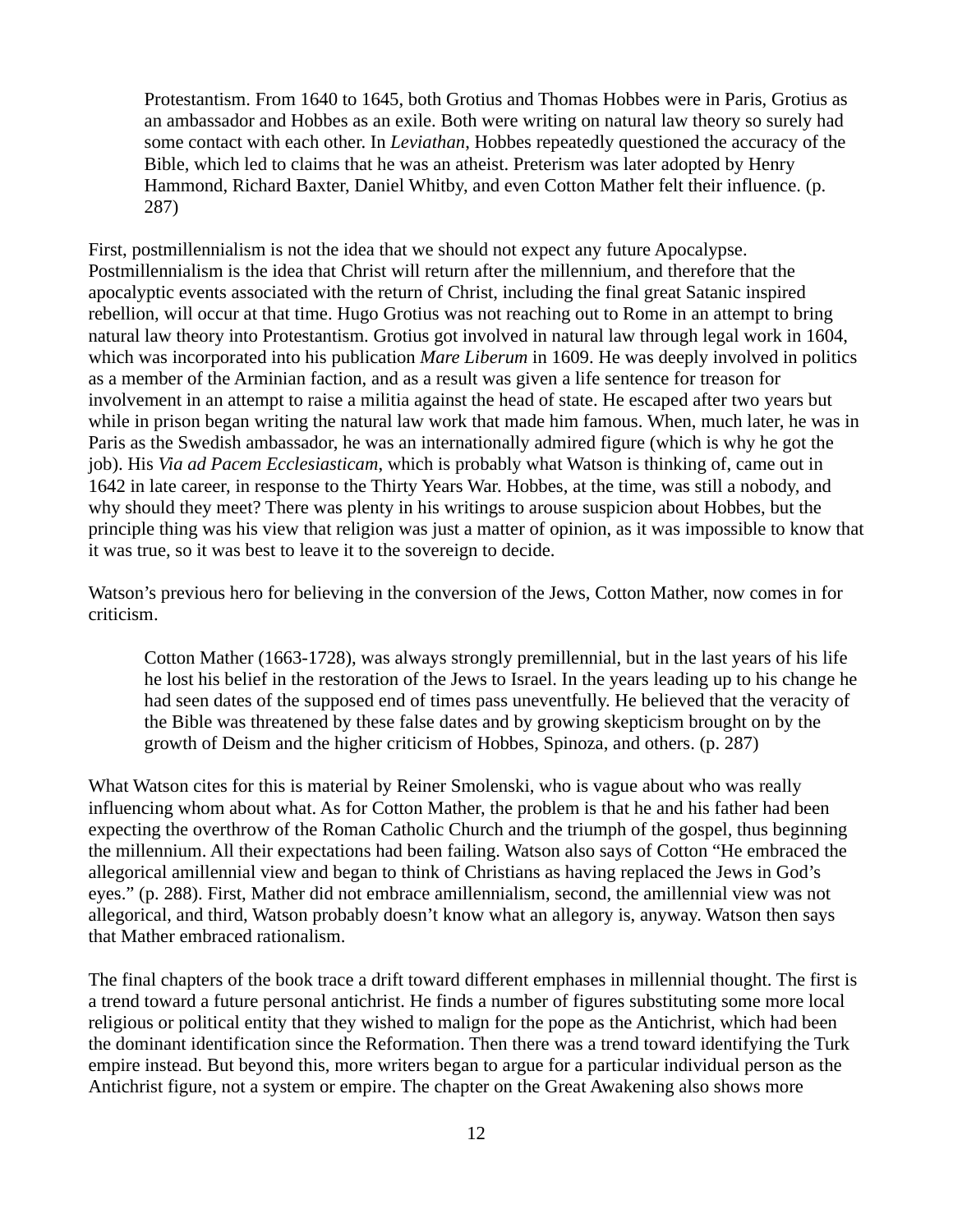departures from the worn paths of previous speculation, and date setting of a type more like adventist ideas of the nineteenth century. Watson is interested in their place in Methodism, and the relation to "enthusiasm", despite John Wesley's desire to stay clear of that sort of thing. But this reminds us of the strange absence of Quakerism (except for a quotation from William Penn) and similar groups from this book, with their vast body of prophetic utterances of the enthusiast kind. The trend toward new and stranger ideas is even more pronounced during the Revolutionary period. Here, though the divergence from past millennialism is greater than ever, it is at the same time more familiar, as antichrist spotting and last days signs, of the type we associate with the dispensationalists, are becoming frequent, though as yet among non-dispensationalist premillennialists.

There is a short conclusion in which Watson repeats in claim that almost all the elements of Dispensationalism had appeared before Darby. "Perhaps the theology was not fully developed in the seventeenth and eighteenth centuries, but there were plenty of people who were speculating on how to knit together the many theological passages that later became known as Dispensationalism." Not perhaps: Watson has not found the dispensational theology or system anywhere in the entire panoply of millennialists he has surveyed. The book he has written is not at all the book he thought he was writing. It is not *Dispensationalism Before Darby*. Rather, it is *Historic Premillennialism Before Darby*. He has shown the long history of the futurist premillennial views known as Historic Premillennialism. This long history is precisely why it is call Historic. In addition, he has traced some ideas of periods in sacred history that can be thought of as early attempts at biblical theology.

So, to summarize, in Watson's book we find:

1) No Dispensationalism. before Darby

2) A careful avoidance of telling us what dispensational theology is

3) A promotion of Zionism, that is, promotion of the return of the Jews to Palestine, as a or even *the* leading idea of Dispensationalism.

4) A disparagement of any reference to God's judgment of the Jews, which so filled the parables of our Lord.

What we see here is a remaking of Dispensationalism. Not only have the Progressive Dispensationalists moved away from the dispensationalist theology and much closer to Historic Premillennialism, but the old line dispensationalists are now showing themselves to be ashamed of their theology and on the way to replacing it with Zionism.

In connection with this is another question. How can this book be so bad? In his Acknowledgments, Watson says: "I especially thank Tim LaHaye, Thomas Ice, Ed Hindson, H. Wayne House, Timothy J. Demy, Rachael Wilson, Amy Cole, and Kathy Decker." Hindson, Dean & Distinguished Professor of Religion, School of Religion, Liberty University, also has an endorsement blurb on the back cover. Some of these are supposed to be the big guns of Dispensationalism. Have they really come to this, that they couldn't catch the errors in this book?

Although the book is bad, this does not mean that it is not useful. Watson has compiled a huge selection of authors, publications and quotations on eschatological topics, and this can be a great time saver for anyone beginning research in the area, so long as he limits himself to the identification of the sources, and does not get taken in by the misreading of them. Watson especially has a problem with understanding postmillennial writers. As we noted, he has the notion that postmillennialism is the view